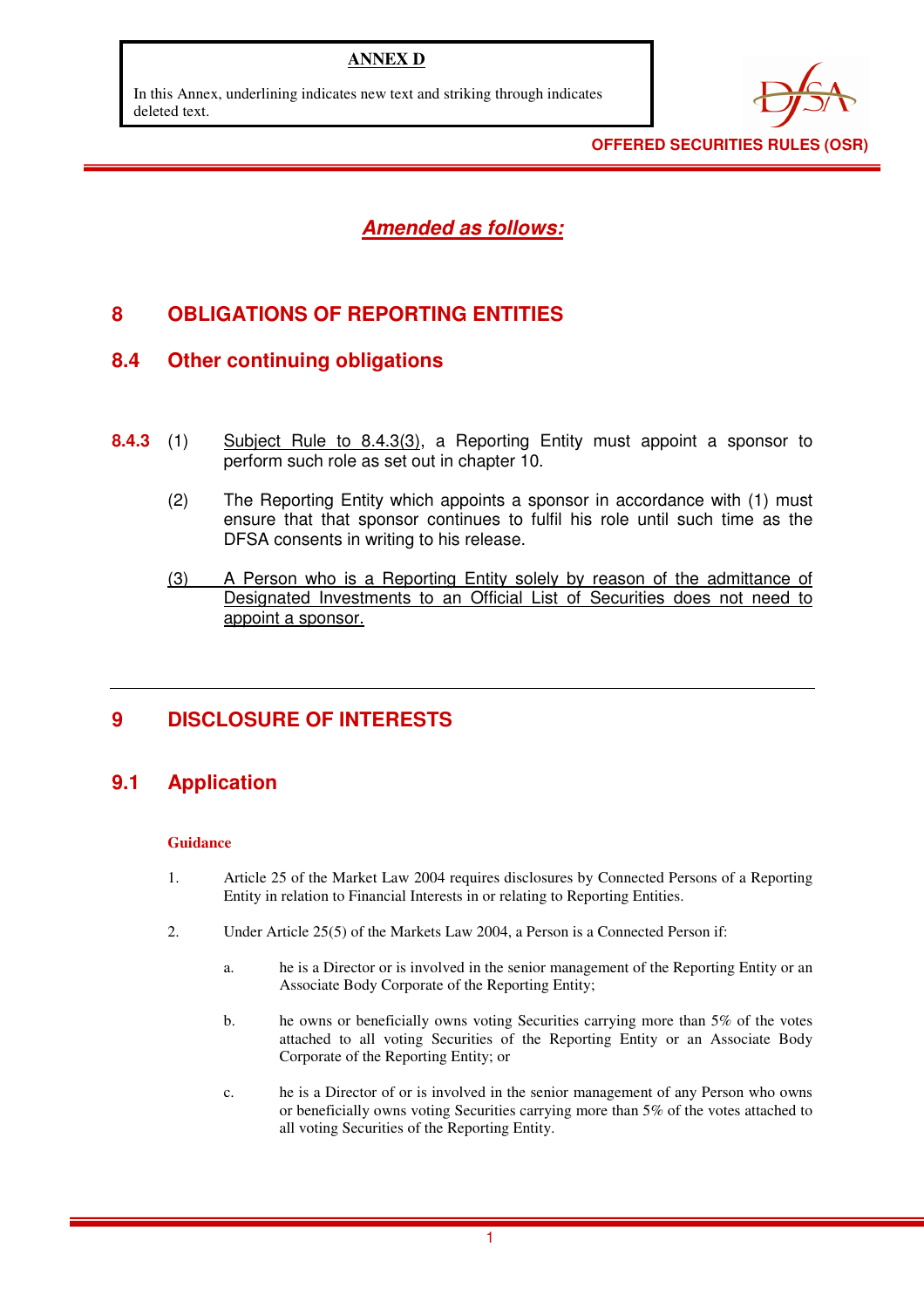

3. This chapter does not apply to a Person who is a Connected Person or ceases to be a Connected Person in relation to a Reporting Entity which is a Reporting Entity solely by reason of the admittance of its Designated Investments to an Official List of Securities. By virtue of Rule 9.2.1(c) such a Person is deemed not to have a financial interest in such a Reporting Entity.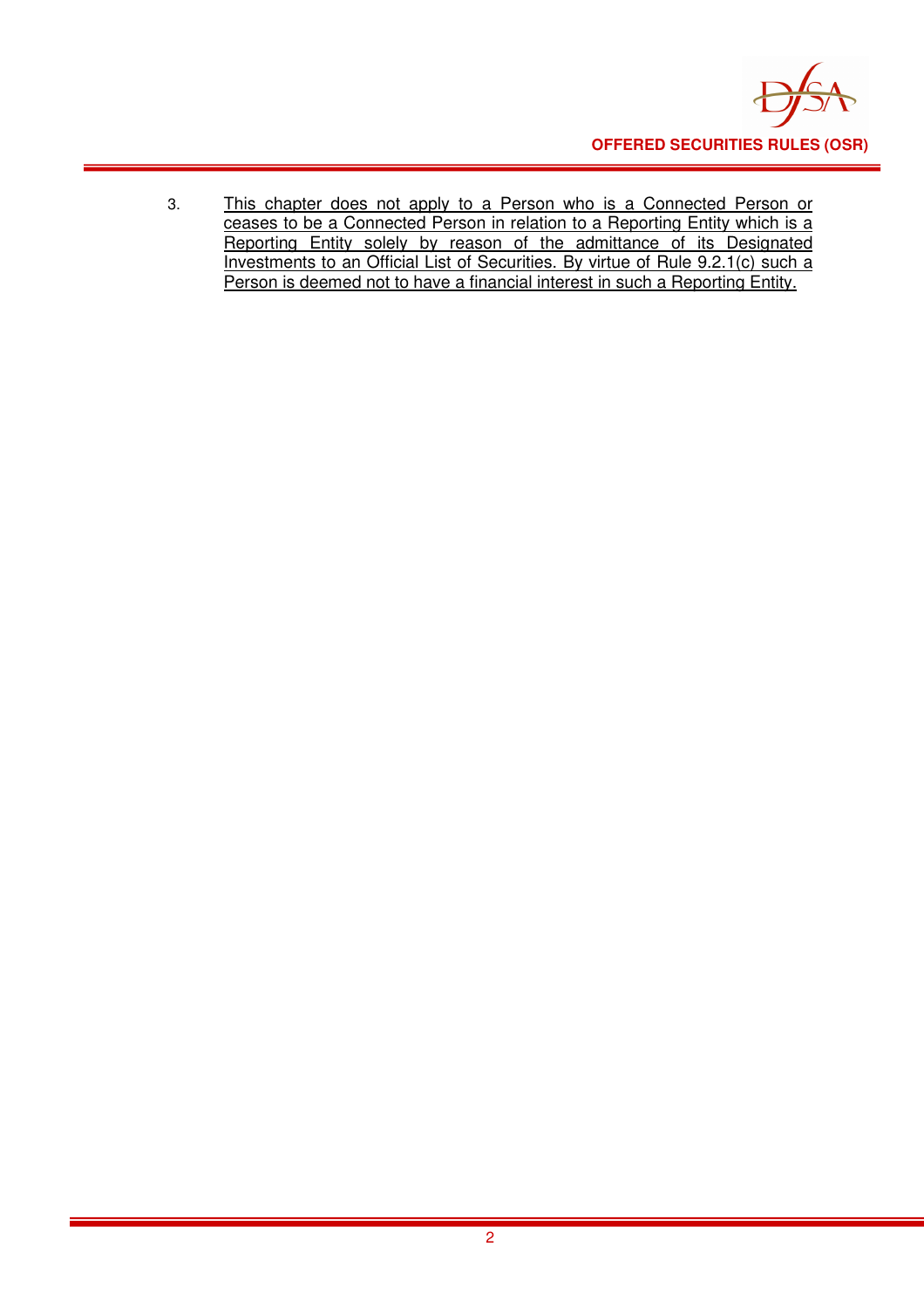

## **9.2 Disclosures of financial interests**

- **9.2.1** For the purpose of Article 25(5)(b) of the Markets Law 2004:
	- (a) a Person is deemed to have the financial interest of:
		- (i) himself;
		- (ii) any beneficial interest he holds;
		- (iii) any of his Close Relatives;
		- (iv) any Person controlled by him;
		- (v) any Body Corporate of which he is a Director, or partnership of which he is a partner; and
		- (vi) any Person with whom he acts in concert; and
	- (b) a Person is deemed not to have a financial interest in (a) if:
		- (i) that Person holds the Securities for another Person; or
		- (ii) that Person is unaware of his ownership of or entitlement to the Securities because another Person manages his assets.
	- (c) a Person is deemed not to have a financial interest in a Person who is a Reporting Entity solely by reason of the admittance of its Designated Investments to an Official List of Securities.

#### **Guidance**

Article 25 provides as follows:

- "(1) A person who, as the consequence of any event, becomes connected to and has a financial interest in a Reporting Entity shall file a report with the DFSA and the relevant Reporting Entity within 5 days of the event disclosing any financial interests in Investments in or relating to the Reporting Entity.
- (2) A person connected to a Reporting Entity shall file a report with the DFSA and the relevant Reporting Entity within 5 days of the event on the occurrence of any event as a result of which:
	- (a) he acquires or ceases to have a financial interest in Investments in or relating to the Reporting Entity;
	- (b) the level of financial interest in Investments in or relating to the Reporting Entity in relation to which he has previously filed a report with the DFSA has changed by an amount or passed through a defined level as prescribed by the Offered Securities Rules, or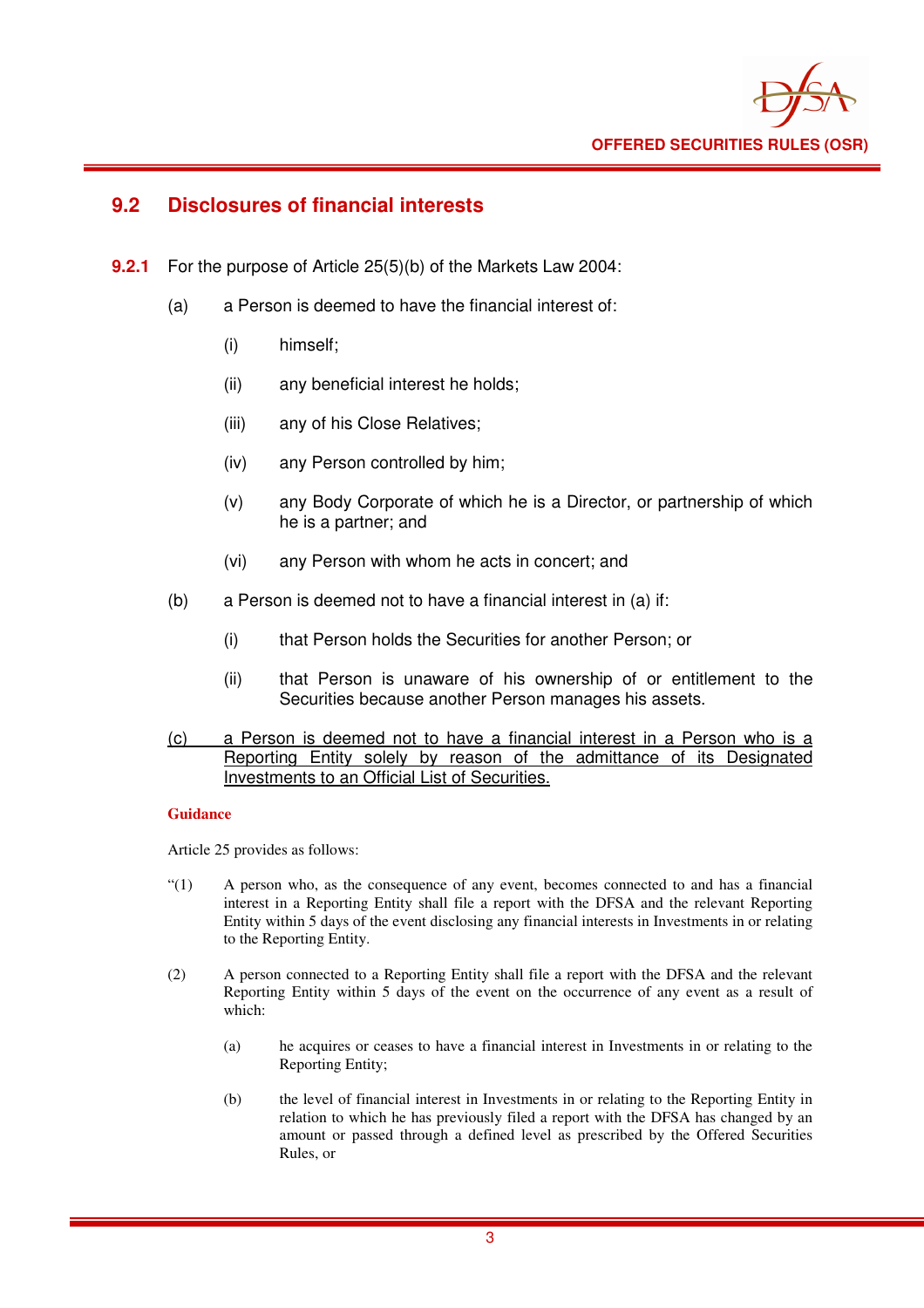

(c) he ceases to be a connected person."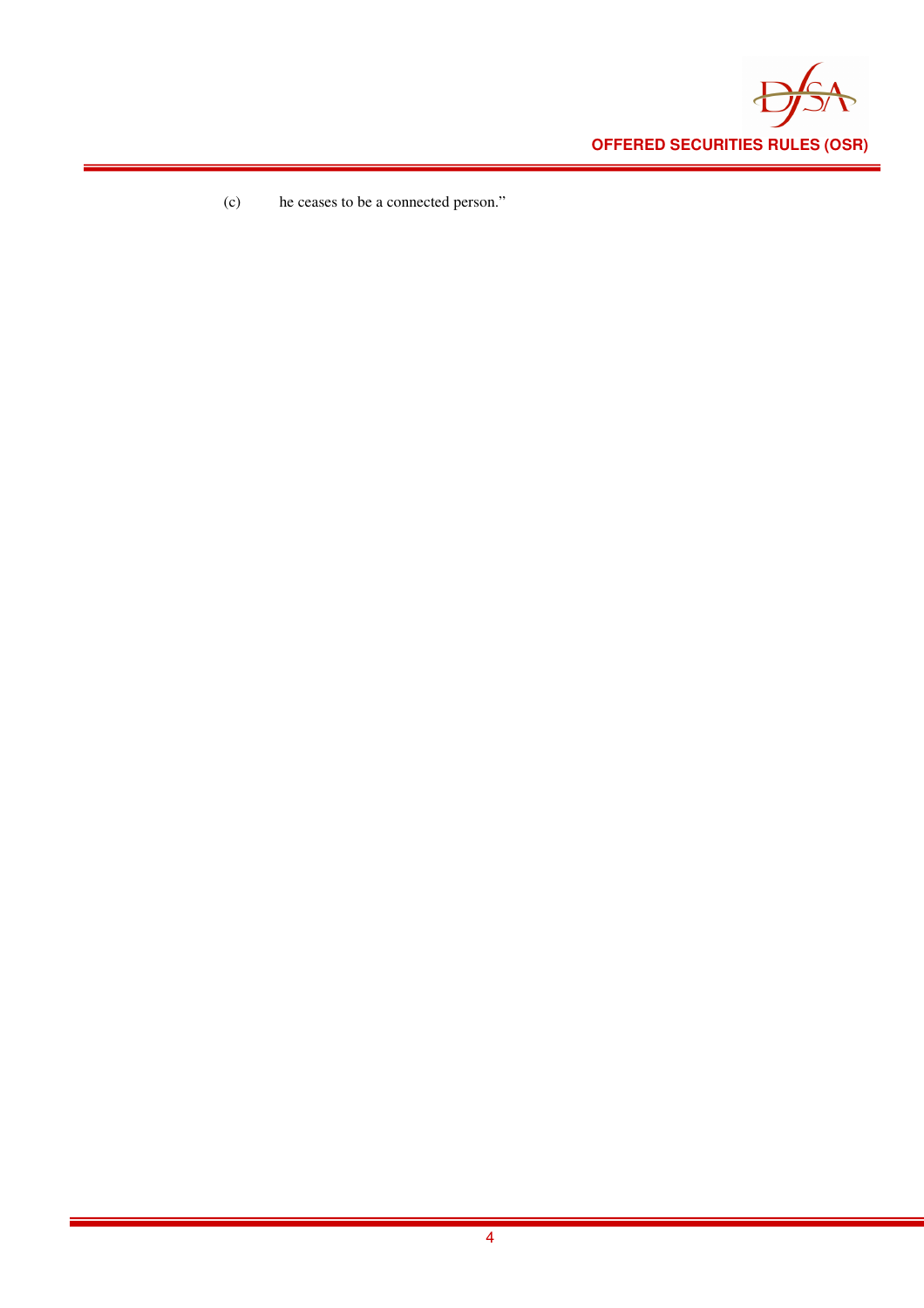

### **Under App 2 (Continuing Obligations) add the following new section A2.4 (as all the Rules are new, the text is not underlined).**

### **A2.4 Disclosures relating to Listed Designated Investments**

A2.4.1 On occurrence of an event in the "event" column, a Reporting Entity of a Designated Investment must make the type of disclosure described in accordance with the "requirements" column and the "time" column.

|    |                                                                     |                                                                                                                                                                                                                       |                                                                                                                                 | A2.            |
|----|---------------------------------------------------------------------|-----------------------------------------------------------------------------------------------------------------------------------------------------------------------------------------------------------------------|---------------------------------------------------------------------------------------------------------------------------------|----------------|
|    | Event                                                               |                                                                                                                                                                                                                       | <b>Requirements</b>                                                                                                             | <b>Time</b>    |
|    | <b>Price Sensitive Information Relating to the Reporting Entity</b> |                                                                                                                                                                                                                       |                                                                                                                                 |                |
|    | (a)                                                                 | material developments relating to the Securities that may constitute Price Sensitive Information;                                                                                                                     | Market disclosure of the development or change as the case<br>may be, including all Price Sensitive Information relating to it. | Without delay. |
|    | (b)                                                                 | any change in the business, financial condition, performance or expectation of performance that<br>may constitute Price Sensitive Information; and                                                                    |                                                                                                                                 |                |
|    | (c)                                                                 | impending or strategic developments or matters in the course of negotiations where there is<br>reason to believe that a breach of confidence has or is likely to occur in relation to Price Sensitive<br>Information. |                                                                                                                                 |                |
| 2. |                                                                     | Belief that a breach of confidence has occurred or is likely to occur in relation to Price Sensitive<br>Information.                                                                                                  | Disclosure to the DFSA of the breach or likely breach,<br>including all Price Sensitive Information relating to it.             | Without delay. |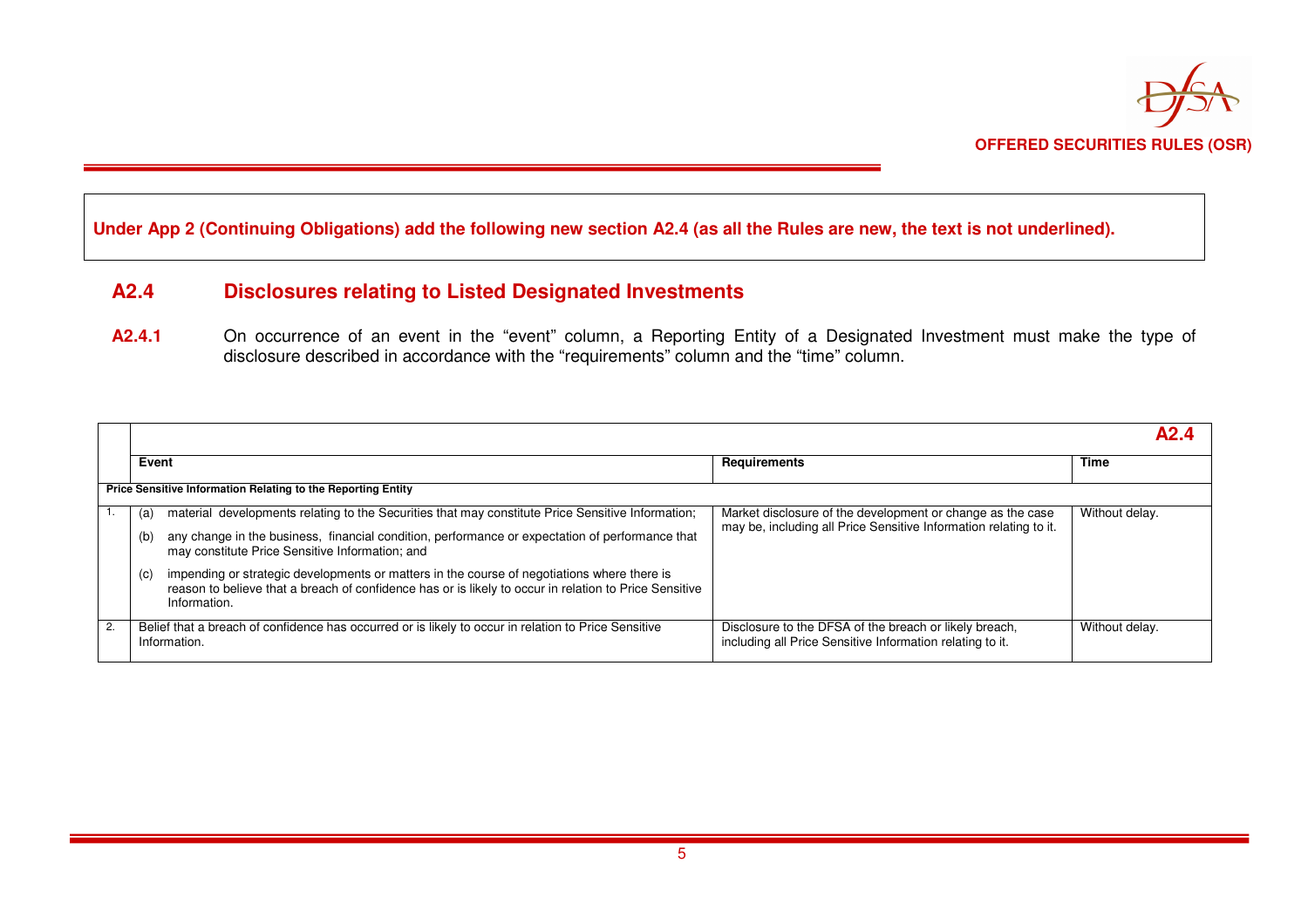

|    |                                                                                                                                                                                                                                                                                                    |                                                                                                                                                                                                  | A2.4                                                                                                                              |
|----|----------------------------------------------------------------------------------------------------------------------------------------------------------------------------------------------------------------------------------------------------------------------------------------------------|--------------------------------------------------------------------------------------------------------------------------------------------------------------------------------------------------|-----------------------------------------------------------------------------------------------------------------------------------|
|    | Event                                                                                                                                                                                                                                                                                              | Requirements                                                                                                                                                                                     | <b>Time</b>                                                                                                                       |
|    | The Governing Body of the Reporting Entity                                                                                                                                                                                                                                                         |                                                                                                                                                                                                  |                                                                                                                                   |
| 3. | Shari'a Supervisory Board                                                                                                                                                                                                                                                                          | Market disclosure of:                                                                                                                                                                            | Without delay.                                                                                                                    |
|    | Where a Shari'a Supervisory Board has been appointed details of any changes to the membership of<br>the Shari'a Supervisory Board.                                                                                                                                                                 | (a) the identity, qualifications and experience of any new<br>Shari'a Supervisory Board members;                                                                                                 |                                                                                                                                   |
|    |                                                                                                                                                                                                                                                                                                    | (b) the identity of any Shari'a Supervisory Board members<br>who resign or are dismissed;                                                                                                        |                                                                                                                                   |
|    |                                                                                                                                                                                                                                                                                                    | the effective date of the change; and                                                                                                                                                            |                                                                                                                                   |
|    |                                                                                                                                                                                                                                                                                                    | (d) reasons for the change in membership.                                                                                                                                                        |                                                                                                                                   |
|    | <b>Business of the Reporting Entity</b>                                                                                                                                                                                                                                                            |                                                                                                                                                                                                  |                                                                                                                                   |
|    | Transactions undertaken which could result in:                                                                                                                                                                                                                                                     | Market disclosure relating to:                                                                                                                                                                   | Without delay.                                                                                                                    |
|    | any significant investments or material change to a significant investment outside the ordinary<br>(a)                                                                                                                                                                                             | (a) any decision to enter into such a transaction;                                                                                                                                               |                                                                                                                                   |
|    | course of business of the Issuer (being any investments equal to or greater than 5 per cent of the<br>book value of the existing net assets of the Issuer) or the purchase of long term assets for a<br>significant amount; or                                                                     | (b) any material change or new matter affecting any matter<br>contained in an earlier disclosure; and                                                                                            |                                                                                                                                   |
|    | the incurring of any significant debt outside the usual and ordinary course of business of the<br>(b)<br>Issuer (significant debt being debt with an amount equal to or greater than 5 per cent of the book<br>value of the existing net assets of the issuer).                                    | a full description of the event, activity or transaction<br>(c)<br>proposed or effected as the case may be.                                                                                      |                                                                                                                                   |
|    | Disclosures relating to Securities of the Issuer                                                                                                                                                                                                                                                   |                                                                                                                                                                                                  |                                                                                                                                   |
| 5. | Any decision to declare, recommend or pay any dividend or to make any other distribution on the<br>Securities or any decision not to declare, recommend or pay any dividend which would otherwise have<br>been expected to have been declared, recommended or paid in the normal course of events. | Market disclosure of the decision, including the rate and<br>amount of and record date for the dividend or other<br>distribution or the grounds for the decision in relation to non-<br>payment. | Without delay and in<br>any event no later<br>than 5 days prior to<br>the record date or the<br>date of expected<br>distribution. |
| 6. | A listing of the same class of Securities on an exchange outside the DIFC.                                                                                                                                                                                                                         | Market disclosure of the listing.                                                                                                                                                                | Without delay.                                                                                                                    |
| 7. | Other disclosure requirements outside the DIFC arising from the listing of the same class of Securities<br>on an exchange in the DIFC which do not require disclosure in the DIFC.                                                                                                                 | Market disclosure of the information subject to market<br>disclosure in another jurisdiction.                                                                                                    | Without delay.                                                                                                                    |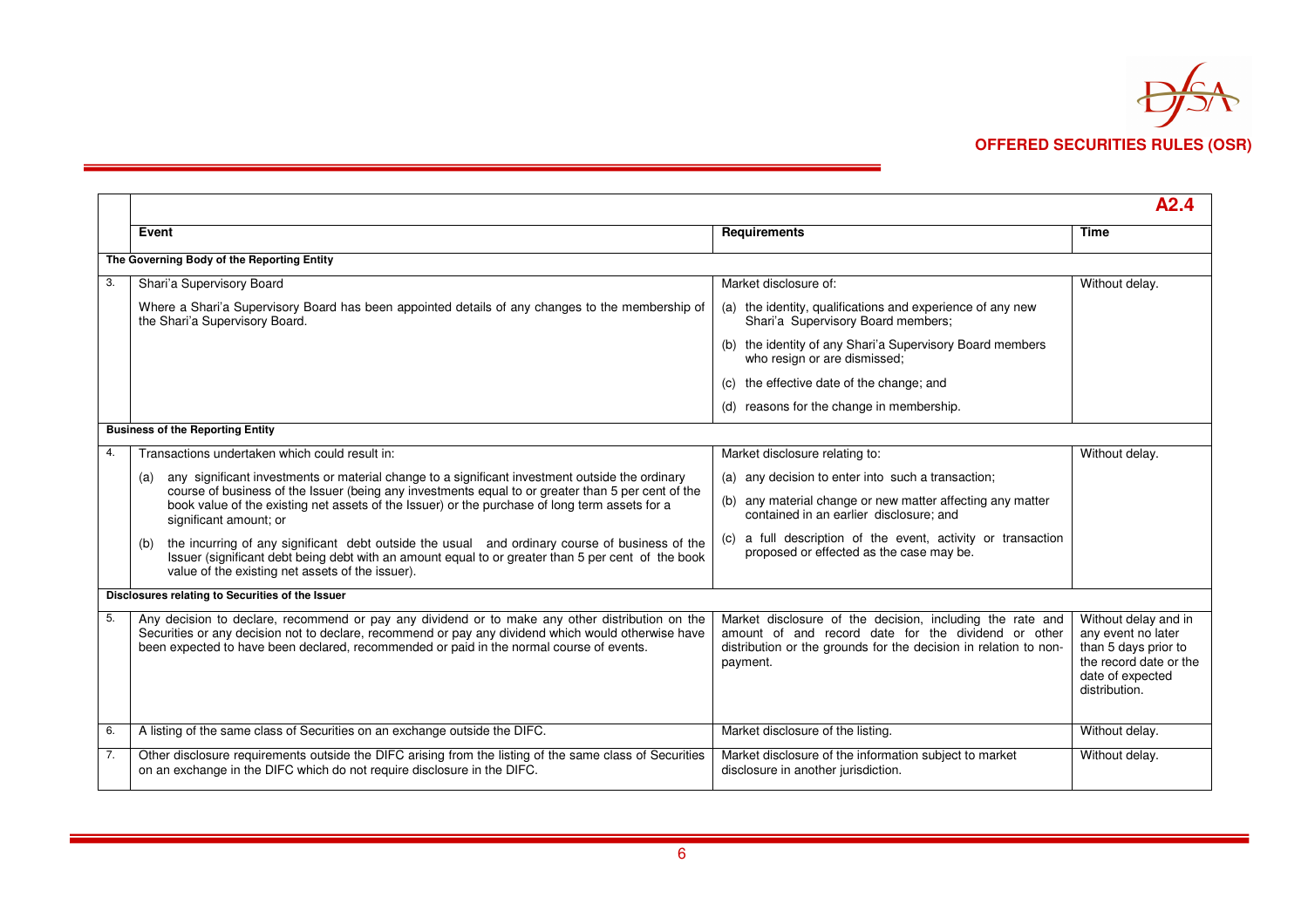

|    |                                                      |                                                                                                                                                                                                 | A2.4                                                                |
|----|------------------------------------------------------|-------------------------------------------------------------------------------------------------------------------------------------------------------------------------------------------------|---------------------------------------------------------------------|
|    | Event                                                | Requirements                                                                                                                                                                                    | <b>Time</b>                                                         |
|    | Financial Information Relating to a Reporting Entity |                                                                                                                                                                                                 |                                                                     |
| 8. | Annual report and annual financial statements.       | Market disclosure of the annual report and annual<br>(1)<br>financial statements.                                                                                                               | As soon as possible<br>after the accounts                           |
|    |                                                      | The annual report must include in respect of the financial<br>year to which it relates:                                                                                                         | have been approved<br>but no later than 90<br>days after the end of |
|    |                                                      | (a) a review of operations during the year and the<br>results of those operations;                                                                                                              | the financial period.                                               |
|    |                                                      | details of any significant changes in the Reporting<br>(b)<br>Entity's state of affairs during the financial year;                                                                              |                                                                     |
|    |                                                      | the Reporting Entity's principal activities during the<br>(C)<br>year and any significant changes in the nature of<br>those activities during the year;                                         |                                                                     |
|    |                                                      | details of any matter or circumstance that has arisen<br>(d)<br>since the end of the year that has significantly<br>affected or may significantly affect:                                       |                                                                     |
|    |                                                      | the Reporting Entity's operations in future<br>(i)<br>financial years;                                                                                                                          |                                                                     |
|    |                                                      | the results of those operations in future<br>(ii)<br>financial years; or                                                                                                                        |                                                                     |
|    |                                                      | (iii) the Reporting Entity's state of affairs in future<br>financial years; and                                                                                                                 |                                                                     |
|    |                                                      | likely developments in the Reporting Entity's<br>(e)<br>operations in future financial years and the expected<br>results of those operations;                                                   |                                                                     |
|    |                                                      | A statement by the auditors that the accounts give a<br>true and fair view of the state of the Reporting<br>Entity's affairs, profit and loss and additional<br>information as may be required. |                                                                     |
|    |                                                      | The annual financial statements must be audited by an<br>(2)<br>independent, competent and qualified auditor in<br>accordance with the International Auditing and Assurance                     |                                                                     |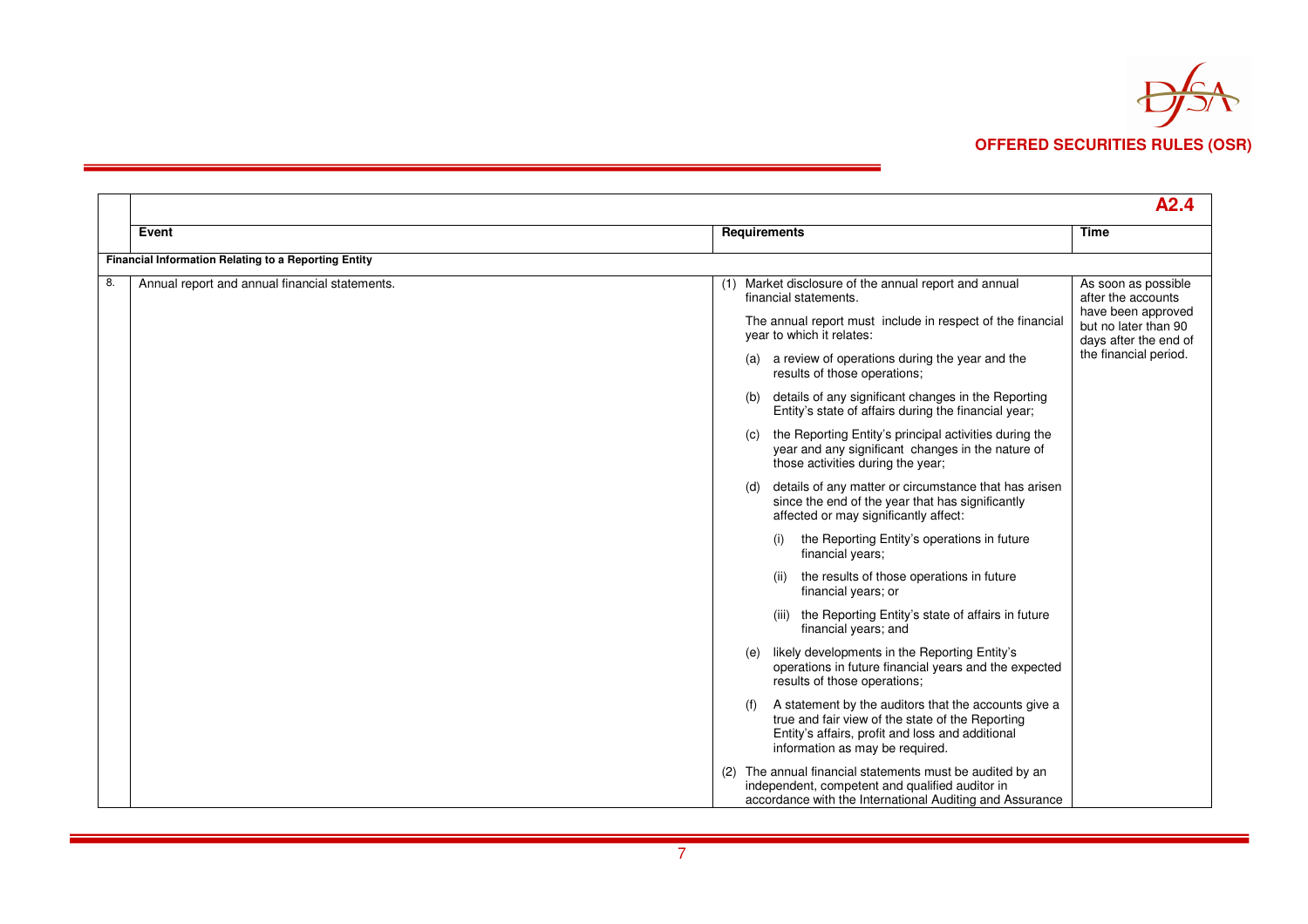

|     |                                                                                                            |                                                                                                                                                                                                                                                                       | A2.4                                                                                                                         |
|-----|------------------------------------------------------------------------------------------------------------|-----------------------------------------------------------------------------------------------------------------------------------------------------------------------------------------------------------------------------------------------------------------------|------------------------------------------------------------------------------------------------------------------------------|
|     | Event                                                                                                      | Requirements                                                                                                                                                                                                                                                          | <b>Time</b>                                                                                                                  |
|     |                                                                                                            | Standards Board Financial or other standards acceptable<br>to the DFSA or where appropriate, AAOIFI standards.                                                                                                                                                        |                                                                                                                              |
| 9.  | Preliminary financial results.                                                                             | Market disclosure of preliminary financial results.                                                                                                                                                                                                                   | Without delay, but no<br>later than 30 minutes<br>before the market<br>opens on the day<br>after Governing Body<br>approval. |
| 10. | Interim financial statements.                                                                              | (a) A Reporting Entity must publish a semi-annual financial<br>statement for the first six months of each financial year or<br>period; and<br>(b) if the figures have either been audited or reviewed by the<br>auditors, comments to this effect should be included. | Without delay and in<br>any event no later<br>than 60 days of the<br>end of the period to<br>which the statement<br>relates. |
|     |                                                                                                            |                                                                                                                                                                                                                                                                       | Without delay and in<br>any event no later<br>than 60 days of the<br>end of the period to<br>which the statement<br>relates. |
| 11. | Change of accounting reference date.                                                                       | Market disclosure of previous and proposed accounting<br>reference date, and reasons for the change.                                                                                                                                                                  | Without delay.                                                                                                               |
| 12. | On a change of accounting reference date extending the annual accounting period to more than 14<br>months. | Market disclosure of a second interim report.                                                                                                                                                                                                                         | Within six months of<br>the new accounting<br>reference date.                                                                |
|     | Decisions submitted to and approved by holders of Securities                                               |                                                                                                                                                                                                                                                                       |                                                                                                                              |
| 13. | Events requiring consent of holders of Securities under App3.                                              | Market disclosure of:                                                                                                                                                                                                                                                 | Without delay.                                                                                                               |
|     |                                                                                                            | (a) nature, details, contents and effect of the relevant event,<br>activity or transaction;                                                                                                                                                                           |                                                                                                                              |
|     |                                                                                                            | (b) any material change affecting any matter contained in an                                                                                                                                                                                                          |                                                                                                                              |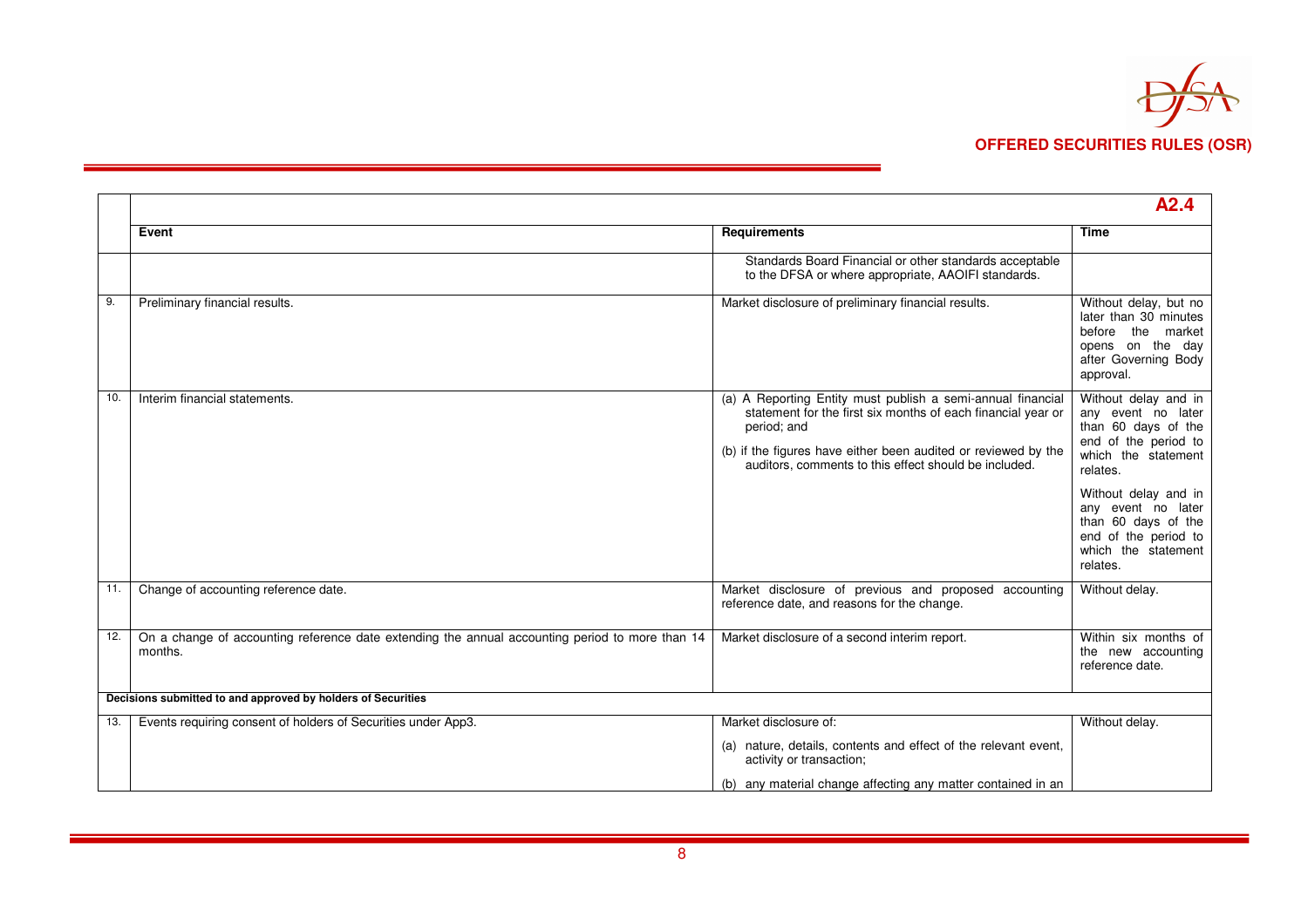

|     |                                                                                                                                                                                                                                                                                   |                                                                                                            | A9 4           |
|-----|-----------------------------------------------------------------------------------------------------------------------------------------------------------------------------------------------------------------------------------------------------------------------------------|------------------------------------------------------------------------------------------------------------|----------------|
|     | Event                                                                                                                                                                                                                                                                             | <b>Requirements</b>                                                                                        | Time           |
|     |                                                                                                                                                                                                                                                                                   | earlier disclosure.                                                                                        |                |
|     | Other communications required under the Rules                                                                                                                                                                                                                                     |                                                                                                            |                |
| 14. | Any resolution passed by the Directors of the Reporting Entity other than a resolution concerning<br>ordinary business of the Reporting Entity.                                                                                                                                   | Market disclosure of the resolution.                                                                       | Without delay. |
|     | Insolvency/winding up of the Reporting Entity                                                                                                                                                                                                                                     |                                                                                                            |                |
| 15. | Insolvency/winding up:                                                                                                                                                                                                                                                            | Market disclosure of the:                                                                                  | Without delay. |
|     | the presentation of any winding-up petition, the making of any winding-up order or the<br>(a)<br>appointment of an administrator, liquidator or the commencement of any proceedings under the<br>Insolvency Law in respect of the Reporting Entity or any member of its Group; or | time and date of the presentation, details of the order,<br>(a)<br>appointment, resolution or other event; |                |
|     | the passing of any resolution by the Reporting Entity or any member of its Group that it be wound<br>(b)<br>up by way of members' or creditors' voluntary winding-up, or the occurrence of any event or<br>termination of any period of time which would cause a winding-up.      | identity of the petitioner or other Person at whose<br>(b)<br>instigation the event occurs;                |                |
|     |                                                                                                                                                                                                                                                                                   | court or tribunal responsible for making any order; or<br>(C)                                              |                |
|     |                                                                                                                                                                                                                                                                                   | administrator or liquidator appointed.<br>(d)                                                              |                |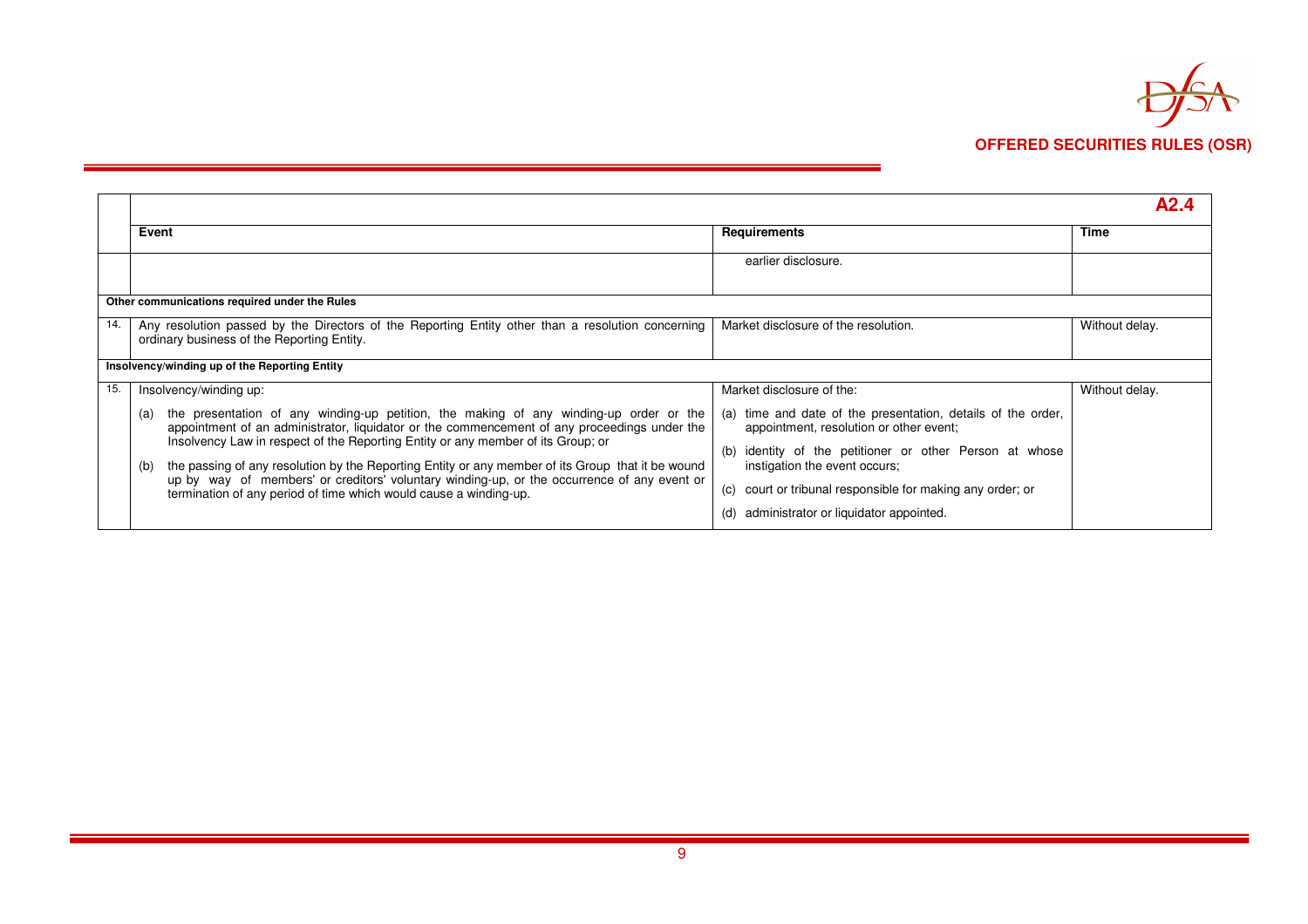

**Under App 2 (Continuing Obligations) add the following new section A2.5 (as all the Rules are new, the text is not underlined).** 

## **A2.5 Other Obligations of a Reporting Entity in relation to Designated Investments**

A2.5.1 On occurrence of an event in the "events" column, a Reporting Entity must ensure compliance in accordance with the "requirements" column and the "time" column. [Amended][VER2/08-05]

|    |                                                                                   |                                                                                                                                                                                       |               | A2.5 |
|----|-----------------------------------------------------------------------------------|---------------------------------------------------------------------------------------------------------------------------------------------------------------------------------------|---------------|------|
|    | Event                                                                             | <b>Requirements</b>                                                                                                                                                                   | <b>Time</b>   |      |
|    | Equality of treatment of investors by a Reporting Entity                          |                                                                                                                                                                                       |               |      |
|    | Treatment of investors.                                                           | A Reporting Entity must ensure equality of treatment in<br>respect of all holders of Securities who are in the same<br>position in respect of all rights attaching to the Securities. | At all times. |      |
|    | <b>Communications with holders of Securities</b>                                  |                                                                                                                                                                                       |               |      |
| 2. | Any event in relation to which holders of Securities have voting or other rights. | A Reporting Entity must ensure that all the necessary facilities<br>and information are available to enable holders of its<br>Securities to exercise their rights.                    | At all times. |      |
|    |                                                                                   | In particular it must:                                                                                                                                                                |               |      |
|    |                                                                                   | (a) inform holders of Securities of meetings which they are<br>entitled to attend, enable them to exercise their right to<br>vote, including any cross border voting rights; and      |               |      |
|    |                                                                                   | publish notices or circulars giving information in relation<br>(b)<br>to the rights attached to the Securities.                                                                       |               |      |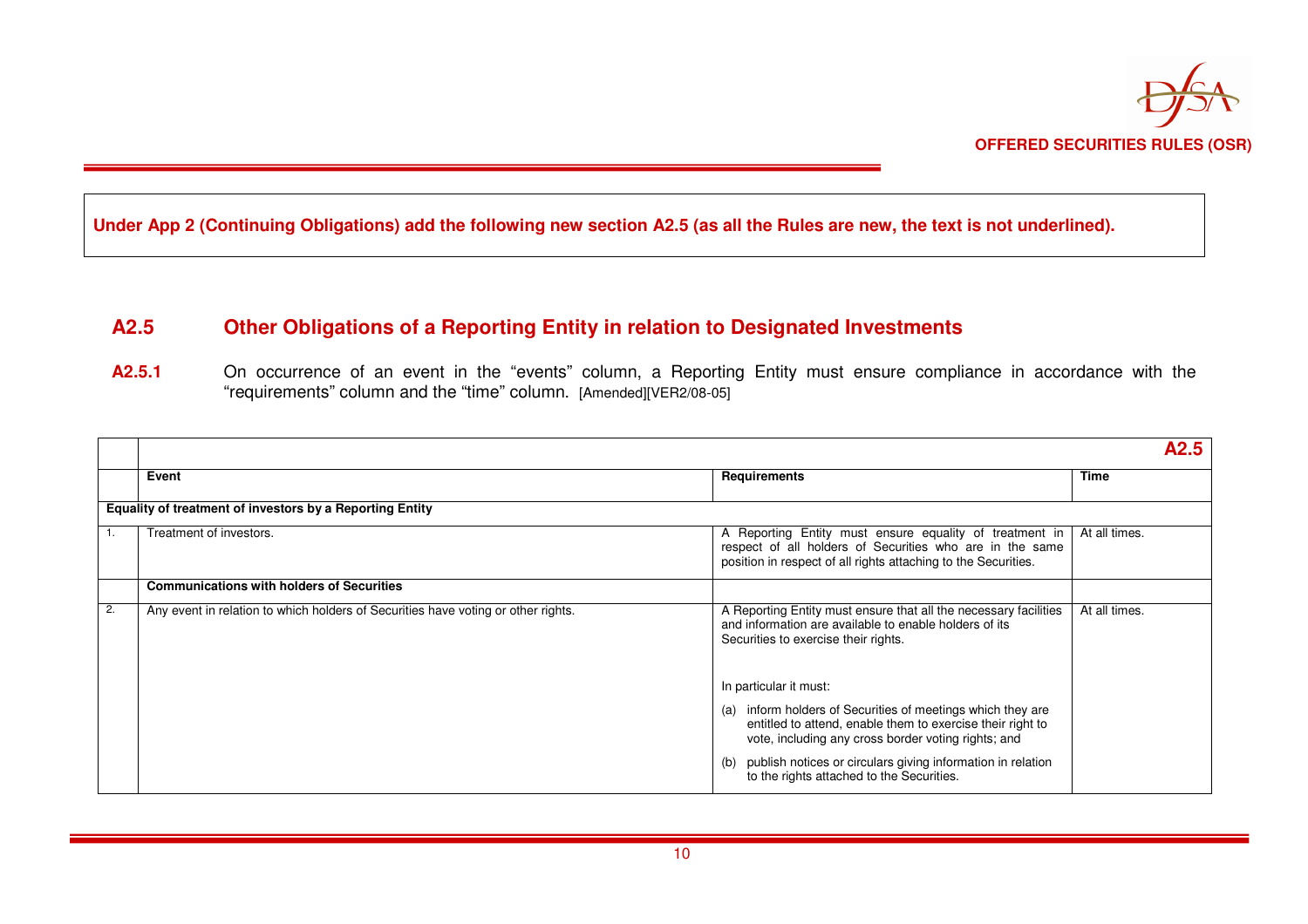

|                                                |                                                                                                                                                                      | A2.5                                                 |
|------------------------------------------------|----------------------------------------------------------------------------------------------------------------------------------------------------------------------|------------------------------------------------------|
| Event                                          | Requirements                                                                                                                                                         | Time                                                 |
| Notices of meetings in relation to Securities. | The Reporting Entity must send a proxy form along with the<br>notice convening a meeting of holders of Securities to each<br>Person entitled to vote at the meeting. | At the same time as<br>the sending of the<br>notice. |
| Paying agency.                                 | An Issuer must have appointed a paying agent (which may be<br>the Issuer itself).                                                                                    | At all times.                                        |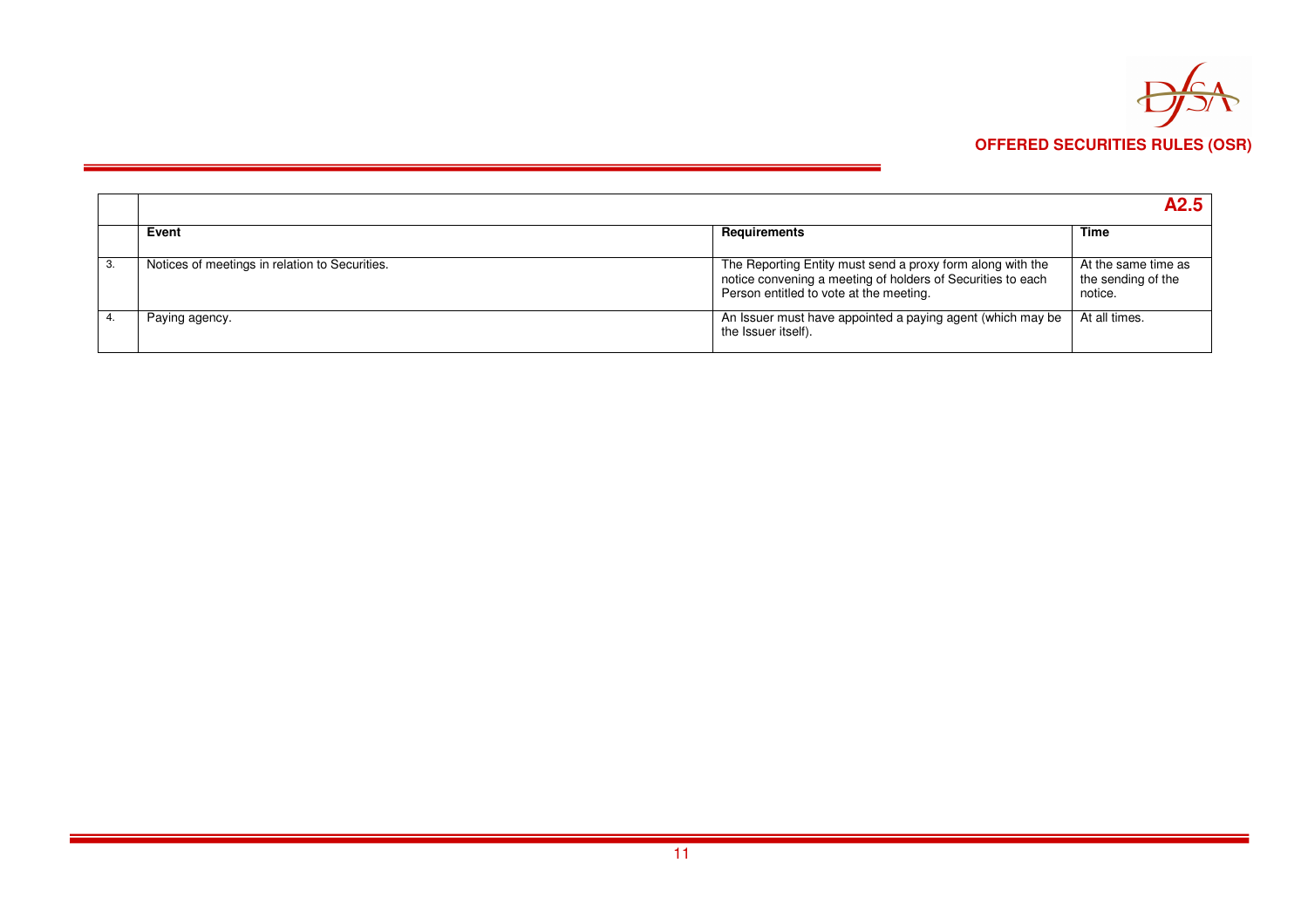

#### **Under App 3 (Consent of holders of securities) add the following new section A3.5 (as all the Rules are new, no text is underlined.)**

### **A3.5 Consent of holders of Designated Investors – other events giving rise to the rights of holders ofsecurities to vote**

A3.5.1 The holders of the Securities in a Reporting Entity must give consent as specified in the "threshold for decision" column in order for a Reporting Entity to undertake the action referred to in the "event" column of this section.

| Item | Event                                                                                          | Threshold for decision                                                                                                                            |
|------|------------------------------------------------------------------------------------------------|---------------------------------------------------------------------------------------------------------------------------------------------------|
|      | Any alteration by the Issuer of the nature of or rights attached to a class of its Securities. | Majority of the class of<br>Securities which are to be<br>varied and the majority of any<br>class of Securities which are<br>negatively affected. |